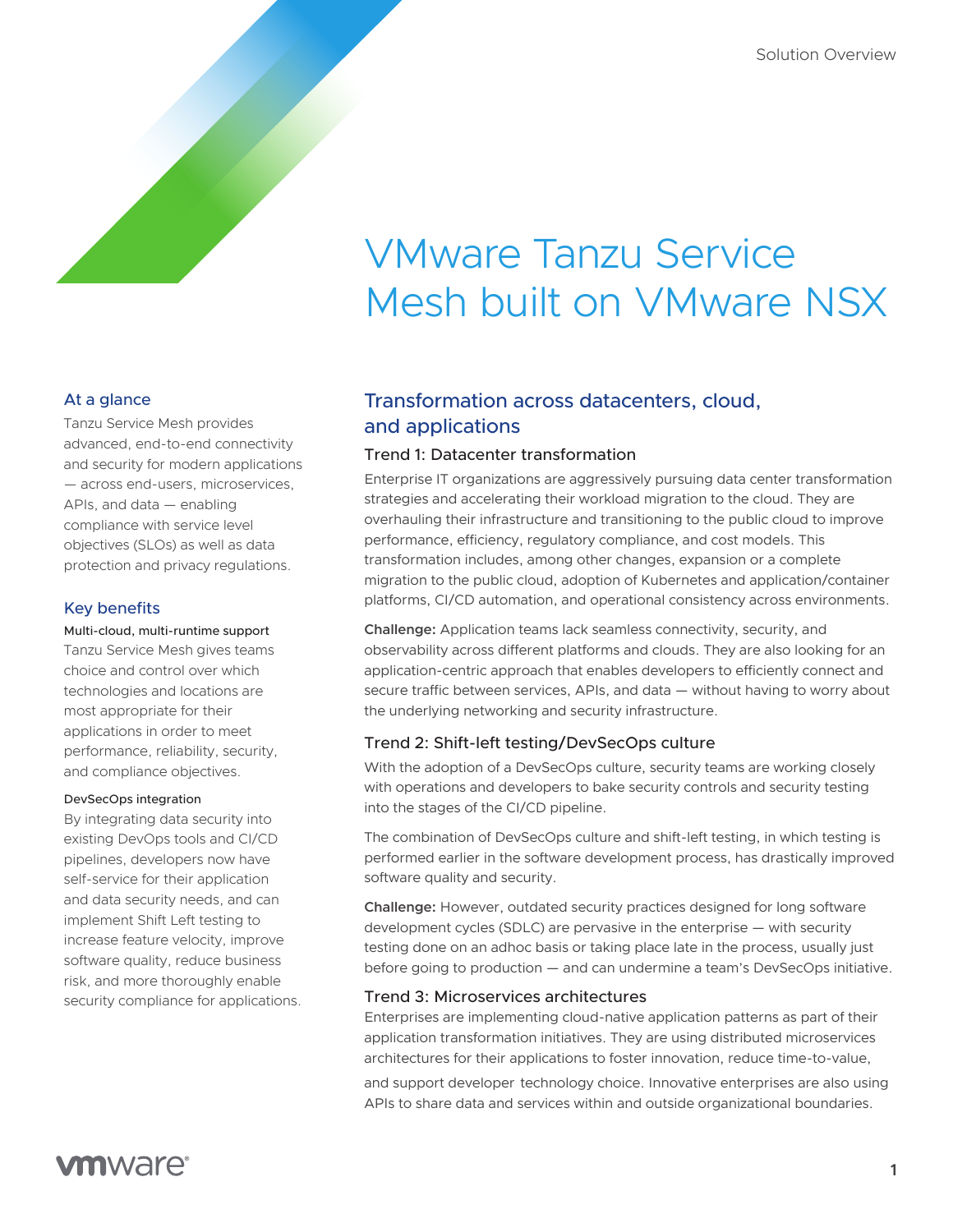VMware Tanzu Service Mesh built on VMware NSX

#### End-to-end transaction visibility and policy control

Tanzu Service Mesh gives teams visibility and policy control based on what matters most to the business — that is, end-users, applications (services, APIs), and data (i.e., business fabric) — rather than just services. This deep, end-to-end transaction-level awareness helps to streamline compliance with application SLAs as well as data protection and privacy regulations.

**Challenge:** Adopting distributed application architectures means teams have many more decentralized services and APIs to monitor and secure. Additionally, transformation always coincides with periods of time in which old and new technologies exist simultaneously. Enterprises not only have a need to consistently connect and secure their microservices and APIs, but also their workloads deployed on virtual machines. It can be challenging to implement application connectivity and consistent security policy across such heterogeneous architectures.

# What is Tanzu Service Mesh?

Tanzu Service Mesh (Tanzu Service Mesh) provides end-to-end connectivity, resiliency, security, and insights for modern applications running in single and multi-cloud environments. Tanzu Service Mesh is a leader in service mesh innovation, providing policy control and visibility across end-to-end communications from application end-users, to services and APIs, to data (e.g., PII and PCI data), and enabling compliance with service level objectives and data protection and privacy regulations. Tanzu Service Mesh streamlines and accelerates the deployment and management of application-level policies for application developers, security, and operations — and simplifies automation of CI/CD pipelines, DevSecOps, and related application workflows across multicloud environments.



**Figure 1:** Tanzu Service Mesh application connectivity services.

# Key capabilities

#### Seamless application connectivity and security for multi-cloud and multi-runtime service bridging

Tanzu Service Mesh provides boundless extensibility for distributed application architectures and helps to accelerate the journey to microservices. Tanzu Service Mesh provides a global management plane to streamline application management and operations across single and multiple clusters, clouds, and data centers. Unlike vendors that offer service mesh for their stack/services only, Tanzu Service Mesh provides service mesh capabilities across Tanzu and other third-party Kubernetes providers. Tanzu Service Mesh is used by enterprises with VMware Tanzu (TKG) and Tanzu Application Platform (TAP), and/or with third-party application platforms and cloud services such as RedHat OpenShift, Amazon AWS (EKS), Google Anthos (GKE), and Microsoft Azure (AKS).